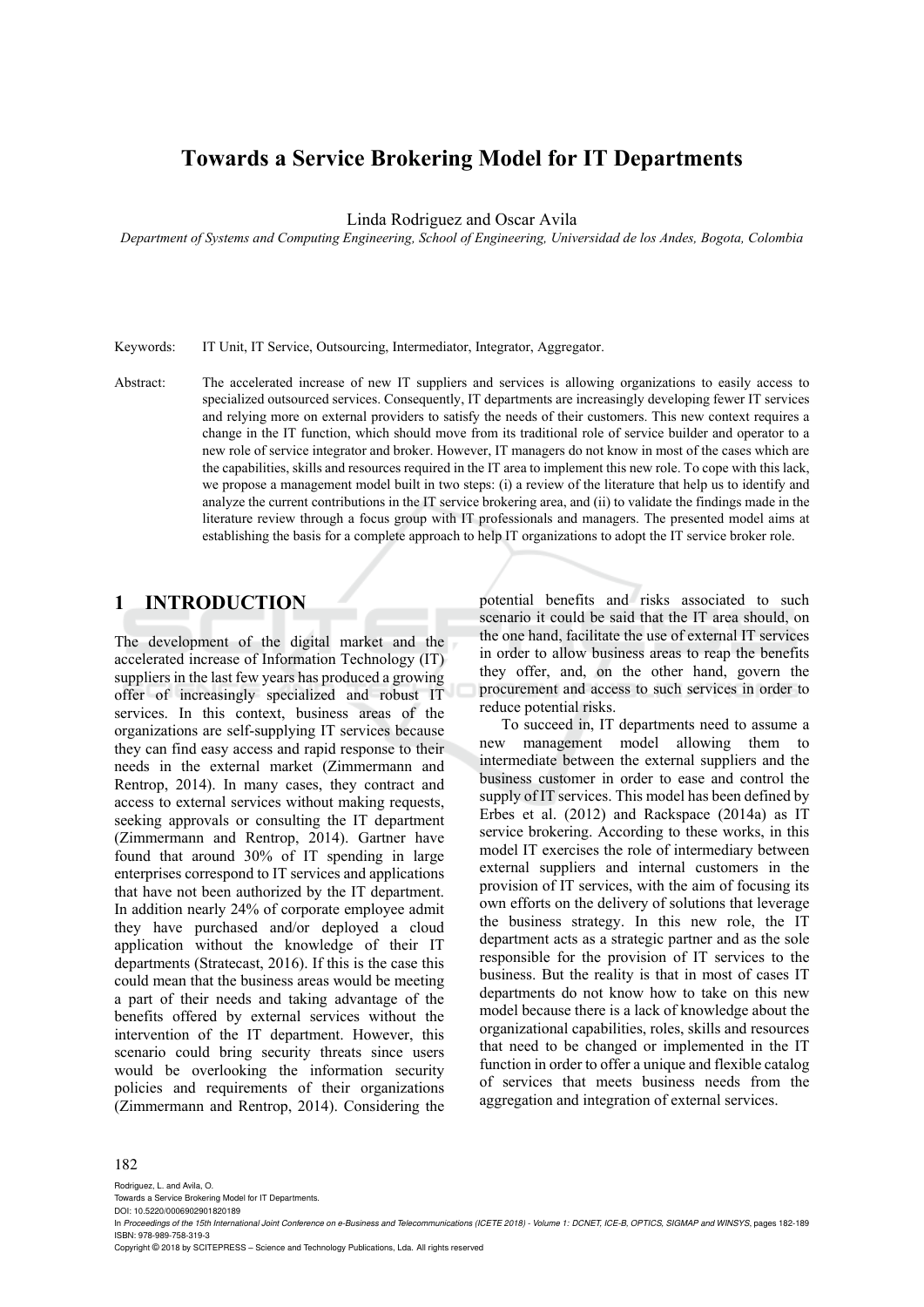Considering the need above mentioned, this research work contributes a conceptual model that aims at establishing the basis for a complete approach to help IT organizations to make the transition to this management model. This conceptual model was built by undertaken two steps: (i) a review of the existing literature in the IT service brokering area in order to identify and describe the capabilities, roles, skills and resources that the IT function needs when working as a service broker; (ii) a validation of the findings made in the literature review through a focus group activity in which IT professionals and managers working in the IT areas of different industrial sectors companies express their opinions and reactions.

This paper presents our work as follows: Section 2 presents the literature review by following a systematic method that help us to identify the main organizational elements of the IT Service Brokering model. Section 3 presents the findings of the focus group activity and introduces the resulting management model. Finally, Section 4 concludes the paper.

# **2 LITERATURE REVIEW**

The following steps were used to conduct the review process: (i) Planning: This stage focuses on planning the search to identify the most relevant contributions. We define thus in this step the review objective and questions in order to conduct the search as well as select and validate the most pertinent works. (ii) Realization: It consists in making an exhaustive search for works defining the search criteria and assessing the found approaches in order to select those that answer the research questions. (iii) Analysis: This stage is related to the extraction of the relevant information of each selected approach and to synthesized it in order to answer the review questions.

## **2.1 Planning**

The objective of this review is to identify and analyze the main organizational elements of the IT Service Brokering model stated in the literature. To perform this analysis, we propose the following review questions:

- What are the capabilities required by the IT area in the Service Brokering model?
- What are the roles required by IT experts in the Service Brokering model?
- What are the skills needed by IT experts in the Service Brokering model?
- What are the resources required by IT experts in the Service Brokering model?

#### **2.2 Realization**

With the purpose of finding potential research works answering the research questions previously announced, the Scopus database was used by introducing the following criteria:

- Search area: Computer Science, Business, Management and Accounting and Engineering.
- Document type: book, book chapter, article, conference paper and journal paper.
- Search field type: Abstract, title and keywords.
- Language: English.

The query introduced in the database was:

TITLE-ABS-KEY (("brokering" OR "broker" OR "mediator" OR "inter-agency" OR "interagency" OR "inter agency" OR "builder" OR "integrator" OR "integration" OR "composition" OR "composer" OR "decomposition" OR "decomposer" OR "break down" OR "breakdown" OR "unbundled" OR "unbundling" OR "brokerage") AND ("IT service" OR "ITC service" OR "cloud service" OR "saas" OR "paas" OR "iaas" OR "cloud computing" OR "cloud management" OR "outsourcing" OR "Information technolgy" OR "enterprise mashup") AND ("IT department" OR "CIO" OR "IT function" OR "IT area" OR "IT unit" OR "IT functional unit" OR "IT business unit" OR "IT functional area" OR "enterprise IT" OR "emerging trends" OR "academic research"))

With these criteria, the Scopus search engine returned 98 candidate articles. To evaluate the pertinence of these works, firstly, a review of the articles titles was carried out. This filter reduced the number to 35. Secondly, a reading of articles abstracts was undertaken to filter those works that do not present evidence of answering any of the analysis questions. This filter limited the number of articles to 12. Lastly, a complete reading of the articles was performed to select the final works set made up of 7 articles which were identified and included in the analysis.

Considering the low number of academic works that were found, we decided to carry out a Google search to find articles, books or white papers concerning our research objective. As a result, 5 white papers from technology companies that talk about the model were found. In addition, to include to our analysis the contributions made by practitioners in existing standards, best practices and reference frameworks in the area of IT service management, we include the following works to our review: IT4IT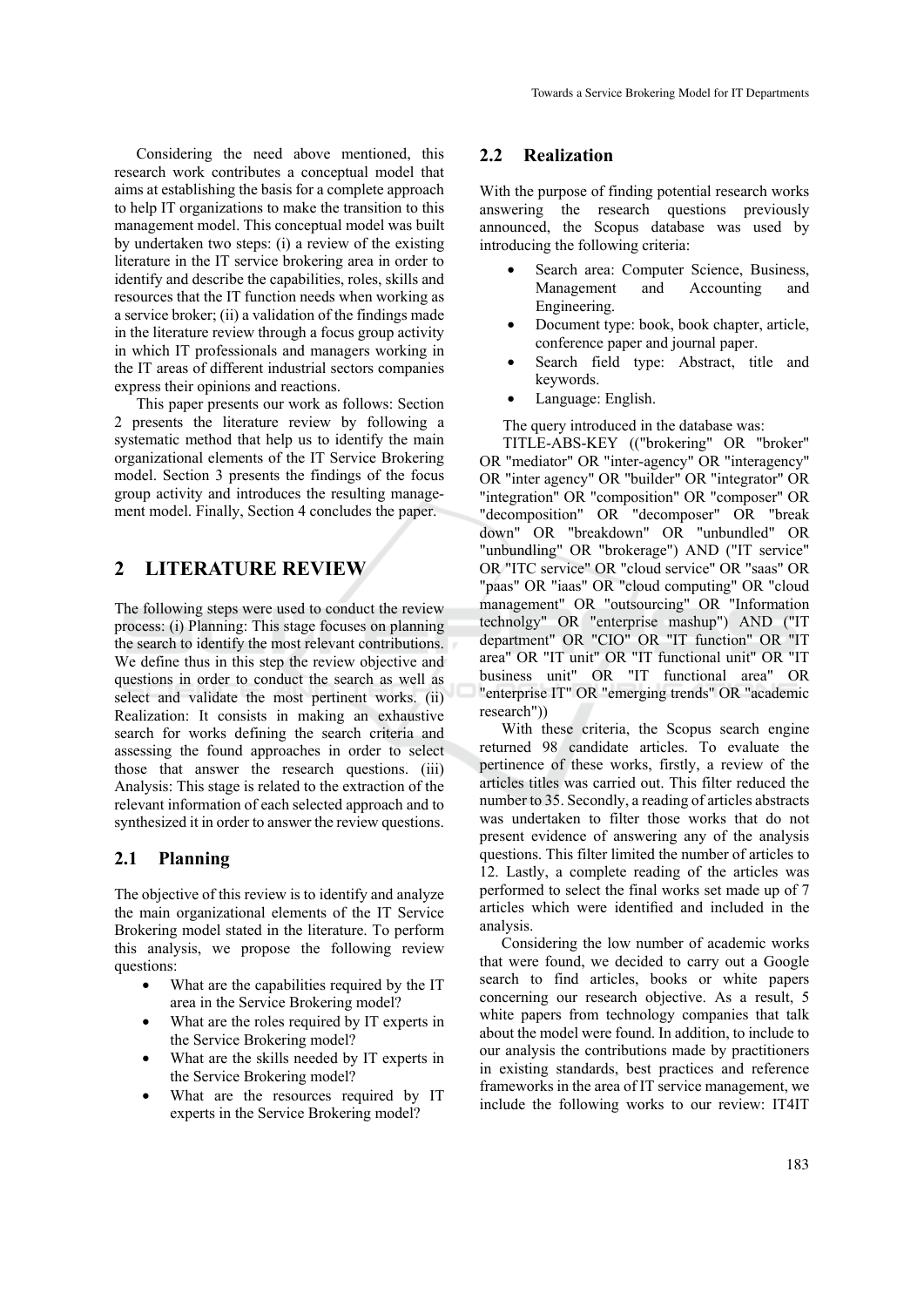(Information Technology for Information<br>Technology) (TheOpenGroup, 2017), ITIL Technology) (TheOpenGroup, 2017), ITIL (Information Technology Infrastructure Library) (AXELOS, 2017), FitSM (Fitsm, 2017) and COBIT (Control Objectives for Information Systems and related Technology) (ISACA, 2012).

## **2.3 Analysis**

A synthesis of the literature review with reference to the review questions is presented in Table 1. The detail of the found values is described below.

| Pavie 1. Summary 01 the merature review                                                       |                                                                                                                                                                                                                                                                                                                                      |
|-----------------------------------------------------------------------------------------------|--------------------------------------------------------------------------------------------------------------------------------------------------------------------------------------------------------------------------------------------------------------------------------------------------------------------------------------|
| Ouestion                                                                                      | Found values                                                                                                                                                                                                                                                                                                                         |
| What are the<br>capabilities<br>required by the IT<br>area in the Service<br>Brokering model? | · Supplier management<br>· Service catalog management<br>· Requirement management<br>· Request fulfillment<br>· Service level management<br>Offer management<br>· Demand management<br>· Knowledge management<br>· Customer relationship<br>management<br>· Service portfolio management                                             |
| What are the roles<br>required by IT<br>experts in the<br>Service Brokering<br>model?         | · Supplier and partner manager<br>· Service manager<br>· Service portfolio manager<br>· IT integration specialist<br>· Enterprise architect<br>· Financial manager/controller<br>· Strategic Advisor<br>· Business relationship manager<br>· Business analyst<br>· Service level manager<br>· Catalog manager<br>· Knowledge manager |
| What are the skills<br>needed by IT<br>experts in the<br>Service Brokering<br>model?          | · Soft skills and customer<br>orientation<br>· Software integration skills<br>· Relationship with suppliers and<br>negotiation<br>· Financial skills<br>· Strategic thinking<br>· Service improvement                                                                                                                                |
| What are the<br>resources required<br>by IT experts in the<br>Service Brokering<br>model?     | · IT strategic plans<br>· Business cases<br>· Service performance reports<br>· Business requirements<br>Contracts and SLAs<br>· Business objectives<br>achievement report<br>· Service portfolio and catalog                                                                                                                         |

Table 1: Summary of the literature review results.

#### **What are the capabilities required by the IT function in the Service Brokering model?**

To respond to this question, we understand a Capability as the particular ability that a company possesses to achieve a specific purpose or result (Blair and Marshall, 2016). The following capabilities for the IT department were extracted from the revision.

*(i) Supplier management*. This capability involves searching, contracting, integrating, supervising and managing a wide variety of external suppliers (Erbes et al., 2012) (Rackspace, 2014a) (Rackspace, 2014b) (AXELOS, 2017) (Fitsm, 2017) (ISACA, 2012). Besides this capability includes to obtain good value for money from suppliers and ensuring that all contracts and agreements with them meet business needs (AXELOS, 2017).

*(ii) Service catalog management*. This capability includes providing and maintaining the service catalog and ensuring its availability to those who are authorized to access it (Erbes et al., 2012) (Rackspace, 2014a) (Rackspace, 2014b) (AXELOS, 2017) (TheOpenGroup, 2017).

*(iii) Requirement management*. It consists in identifying customer needs, analyzing and prioritizing them according to the business strategy and, in conjunction with the catalog management capability, finding a service that meets such needs (Erbes et al., 2012) (Rackspace, 2014a) (ISACA, 2012) (TheOpenGroup, 2017).

*(iv) Service level management (SLM)*. It is related to the negotiation, specification, design, publication, compliance and monitoring of Service Level Agreements (SLAs) (Gefen et al., 2011) (Wadhwa et al., 2013) (Rackspace, 2014a) (Rackspace, 2014b) (AXELOS, 2017) (Fitsm, 2017) (ISACA, 2012).

*(v) Offer management*. It is in charge of publishing the service portal entries and defining with precision and detail the services, including dependencies and prices (TheOpenGroup, 2017). It is also responsible for grouping specific offers for a specific group of customers (TheOpenGroup, 2017).

*(vi) Demand management*. It is specifically responsible for analyzing requirements, creating service requests, directing them to suppliers in collaboration with supplying management, as well as recording service consumption patterns (TheOpenGroup, 2017).

*(vii) Knowledge management*. This capability includes to collect, analyze, store and share knowledge and information in order to help customer to meet their needs. The objective is to reduce the number of requests for information and increase selfservice.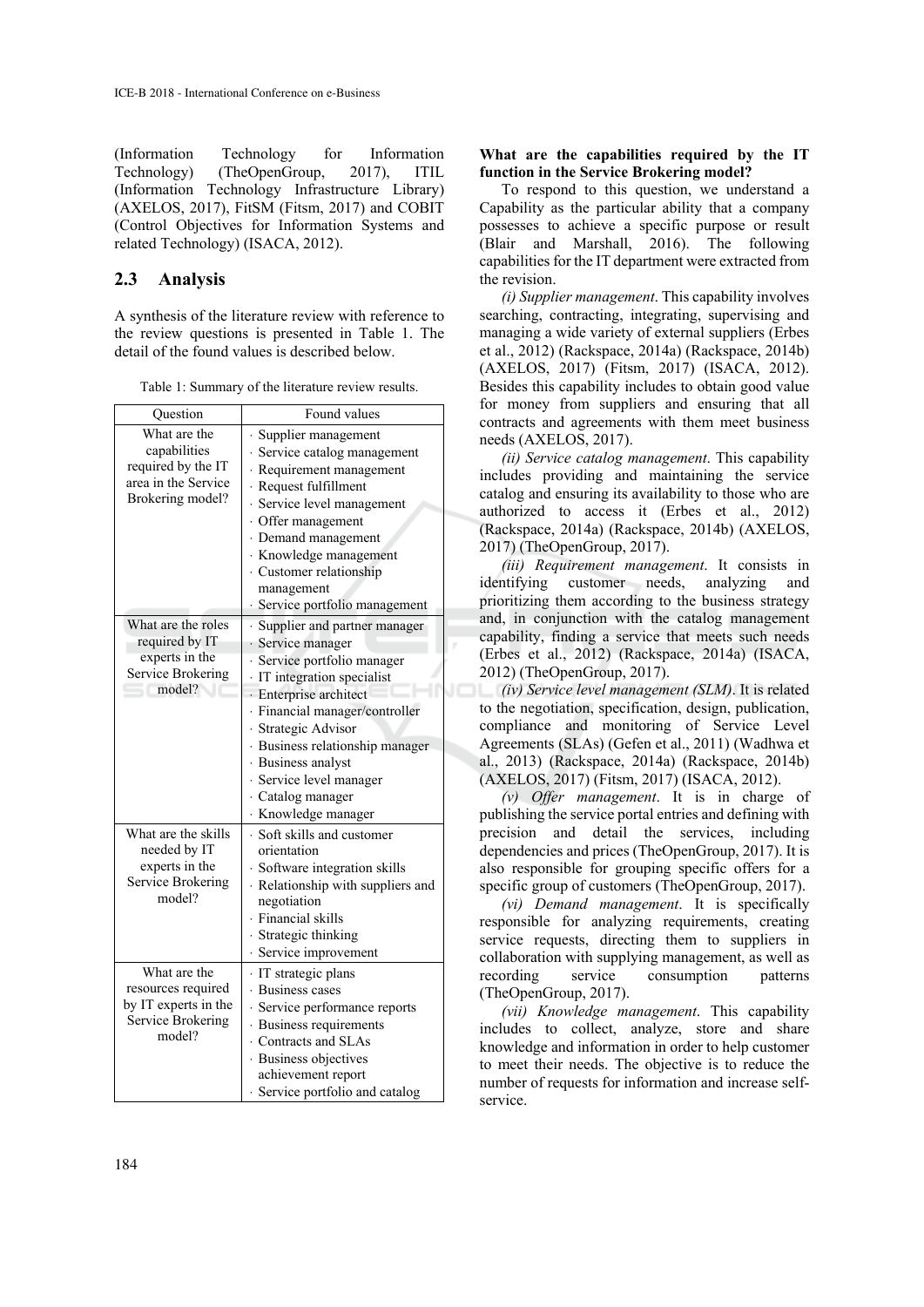*(viii) Customer relationship management*. It focuses on the relationship with customers, which includes to identify potential customers and their strategic needs, assign a responsible to manage the relationship to each one of them, establish communication mechanisms and manage complaints from them (Fitsm, 2017).

*(ix) Service portfolio management*. It is responsible for ensuring that the service provider has the right mix of services to meet required business outcomes at an appropriate level of investment. (Erbes et al., 2012) (Rackspace, 2014a) (Rackspace, 2014b) (TheOpenGroup, 2017) (AXELOS, 2017) (TheOpenGroup, 2017).

#### **What are the roles required by IT experts in the Service Brokering model?**

The following IT expert roles were identified as important in this model:

*(i) Supplier and partner manager*: This role addresses simultaneously the management of multiple suppliers. It works in conjunction with the legal office to conclude contracts and agreements with suppliers. (Erbes et al., 2012) (Gefen et al., 2011) (Willcocks et al., 2012) (Rackspace, 2014a) (Rackspace, 2014b) (HewlettPackard, 2013) (Stratecast, 2016).

*(ii) Service manager*: It is in charge of managing the lifecycle of services including the contracting, implementation, evaluation and continuous management of new and existing services (Erbes et al., 2012) (Rackspace, 2014a) (Rackspace, 2014b) (Stratecast, 2016) (ISACA, 2012).

*(iii) Service Portfolio Manager:* It is responsible for ensuring that the service provider has an adequate offer of services by analyzing financial, demand and risk aspects. This role produces analysis documents to help executive managers to make decisions about adequate sourcing models (insourcing, outsourcing, cloud, etc.) and service options to fulfill customer's needs.

*(iv) IT service integration specialist:* this role is in charge of developing integration modules for services from different suppliers in order to offer a unique service to the customer (Rackspace, 2014a) (Rackspace, 2014b) (Ragowsky et al., 2014) (Hoyer and Stanoevska-Slabeva, 2009).

(*v) Enterprise architect:* This role has a holistic view of the company's needs at strategic, tactical and operational levels. It is in charge of align IT infrastructure and services with the evolution of such needs (Rackspace, 2014b) (HewlettPackard, 2013).

*(vi) IT Financial manager/controller:* Since IT is one of the biggest expenditure aspects in companies,

it becomes indispensable to have roles in charge of IT cost accounting, financial forecasting, and decision making process. Such roles need to work in collaboration with the portfolio manager (Gefen et al., 2011) (Ragowsky et al., 2014) (Rohmeyer and Ben-Zvi, 2012) (HewlettPackard, 2013).

*(vii) Strategic Advisor:* The strategic objectives of the company can be leveraged through the adequate IT strategy and services. Therefore, expert consultants or auditors are required to advise the business from technology possibilities (Gefen et al., 2011) (Ragowsky et al., 2014) (Rohmeyer and Ben-Zvi, 2012) (HewlettPackard, 2013).

*(viii) Business relationship manager (BRM):* The professional in charge of maintaining a positive relationship with customers (AXELOS, 2017). The BRM identifies the strategic needs of existing and potential customers and ensures that appropriate services are acquired to meet those needs.

*(ix) Business analyst:* A role that is in contact with customers and users and is responsible for the requirements management from tactical and operational viewpoints (Erbes et al., 2012) (Rackspace, 2014a) (TheOpenGroup, 2017).

*(x) Service level manager:* the role responsible for negotiating and defining service level agreements (SLA) and ensuring that they are met (AXELOS, 2017) (Fitsm, 2017).

*(xi) Catalog manager:* it defines and maintains the service catalog, and ensures that all the information contained in the catalog is accurate and up-to-date (AXELOS, 2017) (Fitsm, 2017).

*(xii) Knowledge manager:* It ensures that the IT organization is able to collect, analyze, store and share knowledge and information (AXELOS, 2017).

#### **What are the skills needed by IT experts in the Service Brokering model?**

Skills are grouped by subject and described as follows:

*(i) Relationship with suppliers and negotiation:* It include skills to deal with searching, evaluating, integrating and orchestrating multiple suppliers, and having the ability to maintain good relations with them and other external partners (Erbes et al., 2012) (Gefen et al., 2011) (Willcocks et al., 2012) (Rackspace, 2014a) (Stratecast, 2016) (AXELOS, 2017). It requires knowledge in market analysis and how to negotiate and obtain mutually beneficial contracts. In order to work in collaboration with the legal office to contract suppliers, IT experts also need skills in the legal and contractual aspects of IT outsourcing (Gefen et al., 2011) (Ragowsky et al., 2014).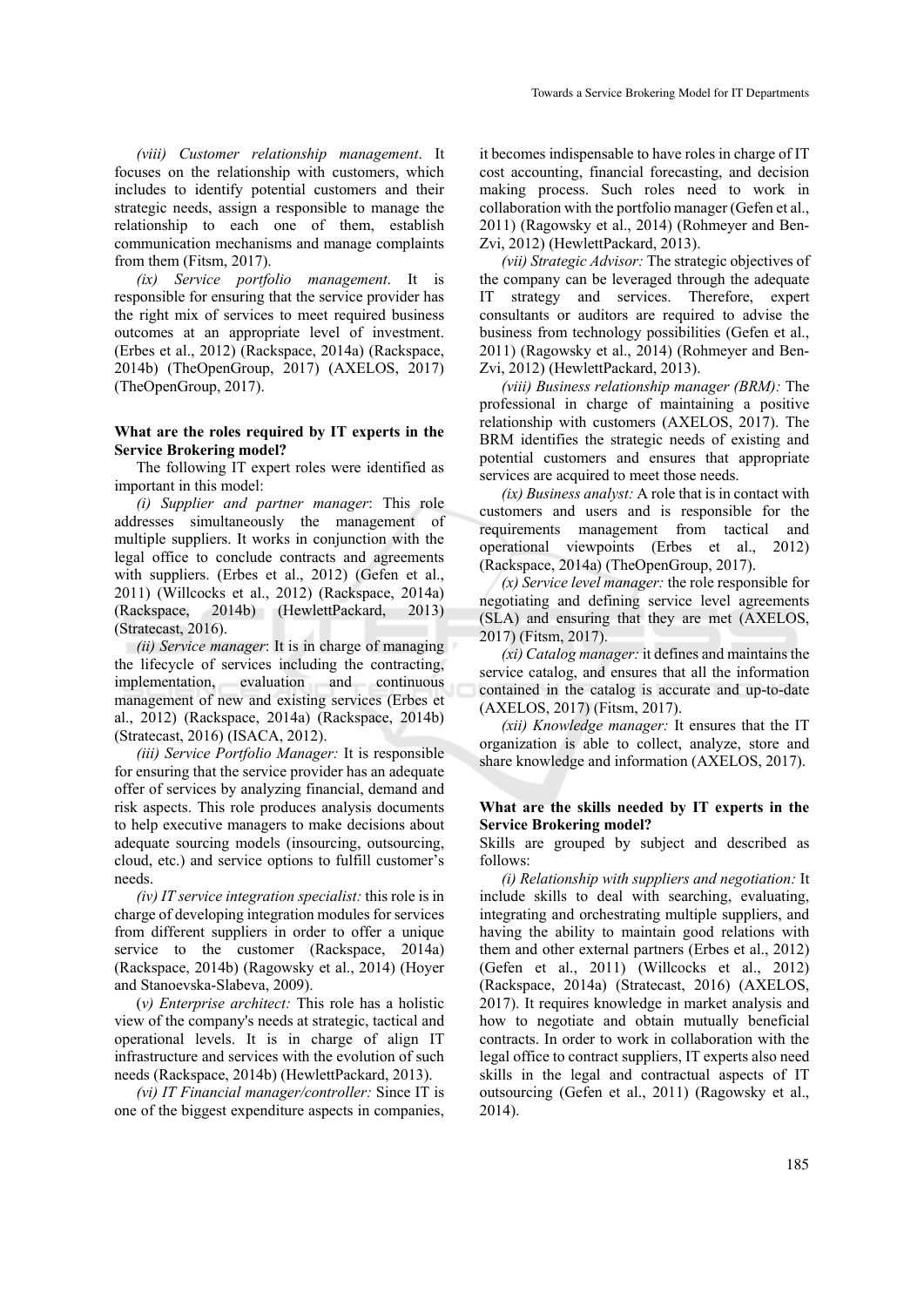*(ii) Financial skills:* Skills in cost accounting, financial controlling, budget management, financial indicators and financial forecasting are necessary in this new model (Gefen et al., 2011) (Willcocks et al., 2012) (Ragowsky et al., 2014) (HewlettPackard, 2013) (Stratecast, 2016). Even though these kind of skills already exist in financial and accounting departments, professionals of such areas do not know the specific characteristics of IT service and project management so that these skills are also necessary in IT staff.

*(iii) Strategic thinking:* IT experts need strategic and critical thinking, analytical skills, capability for decision making, problem solving skills, creativity and strategic analysis (Erbes et al., 2012) (Ragowsky et al., 2014) (Rohmeyer and Ben-Zvi, 2012) (Willcocks et al., 2012) (Rackspace, 2014b).

*(iv) Soft skills and customer orientation*: These skills include communication at the commercial level, team work, negotiating capacity, conflict resolution, integrity, interpersonal skills and flexibility. Those are essential because of the continuous and intensive relationship with customers, users and other stakeholder (Erbes et al., 2012).

*(v) Software development skills:* When services are contracted from different providers, and integration is required to solve a business need, IT experts should have software development skills on multiple platforms to undertake such integration (Ragowsky et al., 2014) (Rackspace, 2014a) (Hoyer and Stanoevska-Slabeva, 2009).

*(vi) Service improvement:* IT experts should have the ability to generate clear SLAs, service performance metrics and continuous monitoring to take preventive and corrective measures and develop improvement plans (Hoyer and Stanoevska-Slabeva, 2009) (Rackspace, 2014b) (Stratecast, 2016) (AXELOS, 2017).

#### **What are the resources required by IT experts in the Service Brokering model?**

*(i) IT strategic plans:* It makes reference to strategic goals, objectives, strategies and plans formulated to lead IT in alignment to business plans and objectives (Ragowsky et al., 2014) (Rohmeyer and Ben-Zvi, 2012).

*(ii) Business cases:* Justification for a significant item of expenditure. It includes information about service options, benefits, costs, risks and issues (AXELOS, 2017).

*(iii) Service performance report:* report of achievement and trends against Service Levels Targets (SLT) agreed in SLAs. The format, content

and frequency of reports should be agreed with customers.

*(iv) Business requirements specification:* Document containing needs and restrictions expressed by business customers about an IT service (Erbes et al., 2012).

*(v) Contracts and SLAs:* A contract is a legally binding agreement between two or more parties. A SLA describes the IT service, documents SLT, and specifies the responsibilities of the IT service provider and the customer (AXELOS, 2017) (Gefen et al., 2011).

(*vi) Business objectives achievement report:* report of achievement made with the help of IT against pre-established business objectives (ISACA, 2012).

*(vii) Service portfolio and catalog:* The service portfolio contains the complete set of services managed by a service provider. It includes three categories: service proposed or in development, service catalog (in operation or available for deployment), and retired services (AXELOS, 2017).

# **3 SERVICE BROKERING MODEL**

From the literature review, we identified and synthesized a set of common organizational elements (see Table 1), that can help IT departments to broker IT services. However, a conceptual model that links such elements and states their relationship was not found. For this reason, we decided to carry out a focus group in order to identify the relationship between the elements found in the literature review and validate the extent to which such findings are being implemented in the industry. A conceptual model is then proposed from this activity.

## **3.1 Focus Group Activity**

A focus group is a popular qualitative research technique, which consists in small groups of people guided by a moderator through an unstructured and spontaneous discussion with the aim of obtaining relevant information about a research problem (Greenbaum, 1988). For this research work, the focus group included 8 IT professionals working in different positions in large international companies operating in a South-American country. We conducted the activity through a spontaneous discussion by asking the percentage of outsourced services the participants had in their departments and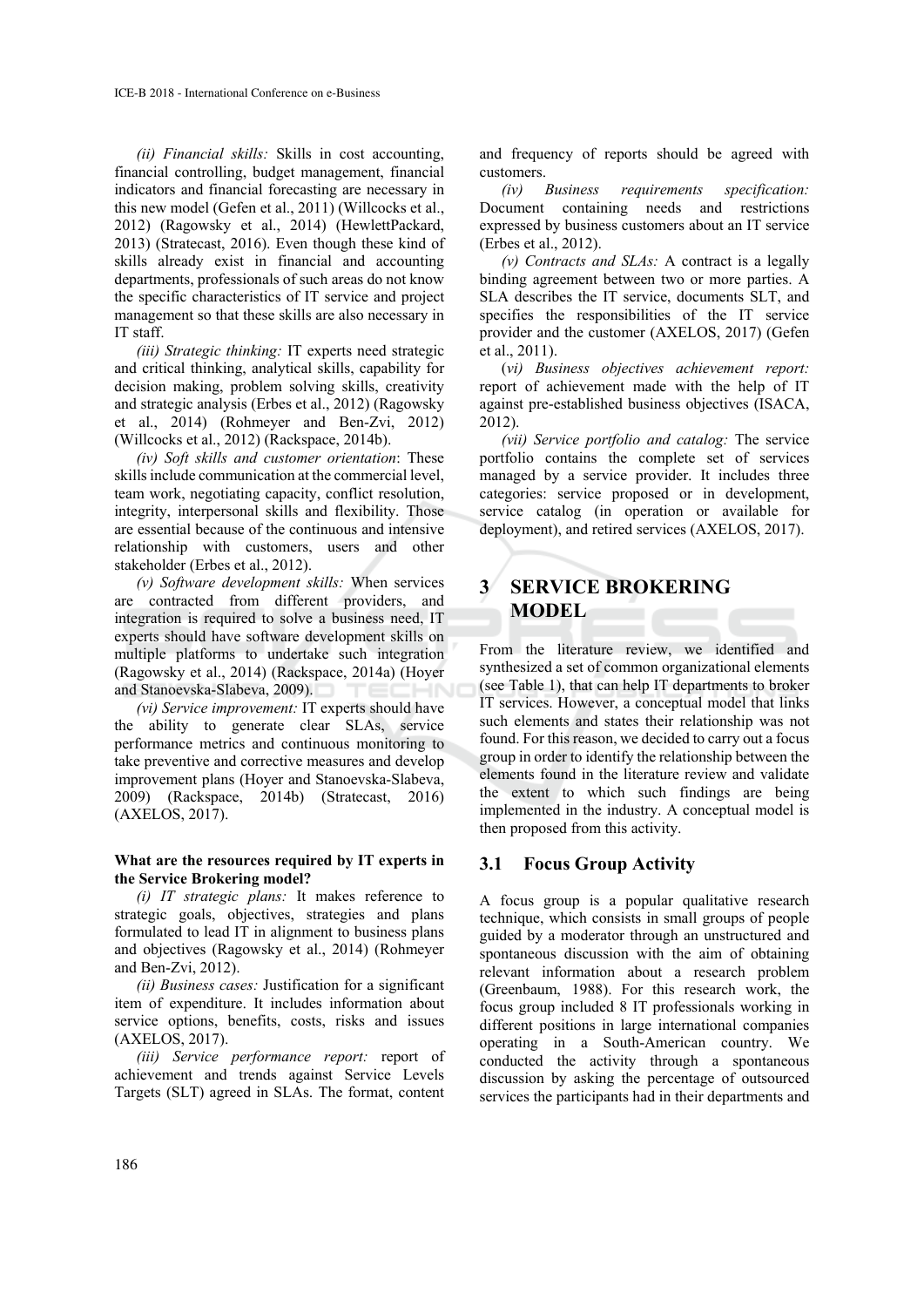which were the main capabilities, roles, skills and resources in their IT areas. The main results are described as follows:

- *Capabilities:* the main capabilities referred by the participants were requirement, service level and supplier management. As request fulfillment was not indicated by any participant, this capability is not included in the model. Because of the unstructured and spontaneous nature of the activity, there was room for participants to talk about other IT capabilities that are not necessarily involved in role of IT as a service broker such as software development and incident management. They argued that those more "technical" capabilities are becoming less common in their departments.
- *Roles:* Regarding the roles form the review, supplier manager and business and requirement analysts were the most common. Even though development and operation roles such as software developer, as well as server, DB and network administrators, were also referred. However, the participants argued that those roles are less and less necessary in their organizations.
- *Skills:* Participants argued that skills such as supplier management and systems integration skills are increasingly required. Spontaneously they said that technical skills in software, hardware, operating systems and DB are still required in their departments.
- *Resources:* The participants agreed on the importance today of the resources identified in the literature review. However they emphasized that their IT departments still have infrastructure resources such as development tools, applications, servers, networks, etc.
- *Relationships:* The relationships identified between the elements are described in the next subsection.

This activity allowed us to gather new information that indicates that even though IT areas have advanced to the implementation of the service broker role, in most of the cases they continue to implement the traditional role of IT service developer and operator. From these findings, we propose a develop a Service Brokering model in the next subsection.

### **3.2 Towards a Service Brokering Model**

In Figure 1 we propose a conceptual model that includes the organizational elements and their

relationship found during the literature review and the focus group activity. This model shows six types of elements: (i) External role: stakeholders that participate outside the IT department, i.e., customers, suppliers and executive board. (ii) Internal role: it relates groups of people with related responsibilities that participate within the IT department, e.g., supplier and partner manager or business analyst. (iii) Capability: it concerns a set of activities to obtain a specific objective. Capabilities are described in bold font in the figure, e.g., demand management and catalog management. (iv) Management resource: an essential element or asset used by the IT function to broker services, e.g., contracts and SLAs. (vi) Relationship: it is used to represent the connections or interactions between capabilities.

Several integration sequences between capabilities can be identified by navigating the relationships between them. We describe one of these sequences in which business requirements are fulfilled through contracting a new service with an external supplier (see Figure 1): The customer raises requirements that are gathered by the requirement management (functional requirements), business relationship management (strategic requirements) or service level management (service level requirements) capabilities. Then, such requirements are correlated in order to identify similar existing demand or create new demand. Such demand is prioritized and converted in requests for new or modified services by the demand management capability according to the strategic business plan. These requests are then addressed by the portfolio management capability through the identification of several service options and sourcing models that could fulfill them. For each service request, a business case including financial, risk and functional aspects is thus built in order to evaluate the different options and be presented to the company's Executive Board that decides for the best option. Then, supplier management will contact the external supplier offering the selected service option. Once the SLA and contract has been agreed and signed by both parts, the service catalog and portfolio are updated by the catalog and portfolio management capabilities respectively. In addition, an entry with the new service will be added into the service portal by the offer capability in order to make it accessible by the customer. In the portal customers can consult detailed information about the services that are ready to consume. When a customer is interested in a service, she makes a request that is managed by the offer management. Transversely to all the aforementioned interaction, the knowledge management capability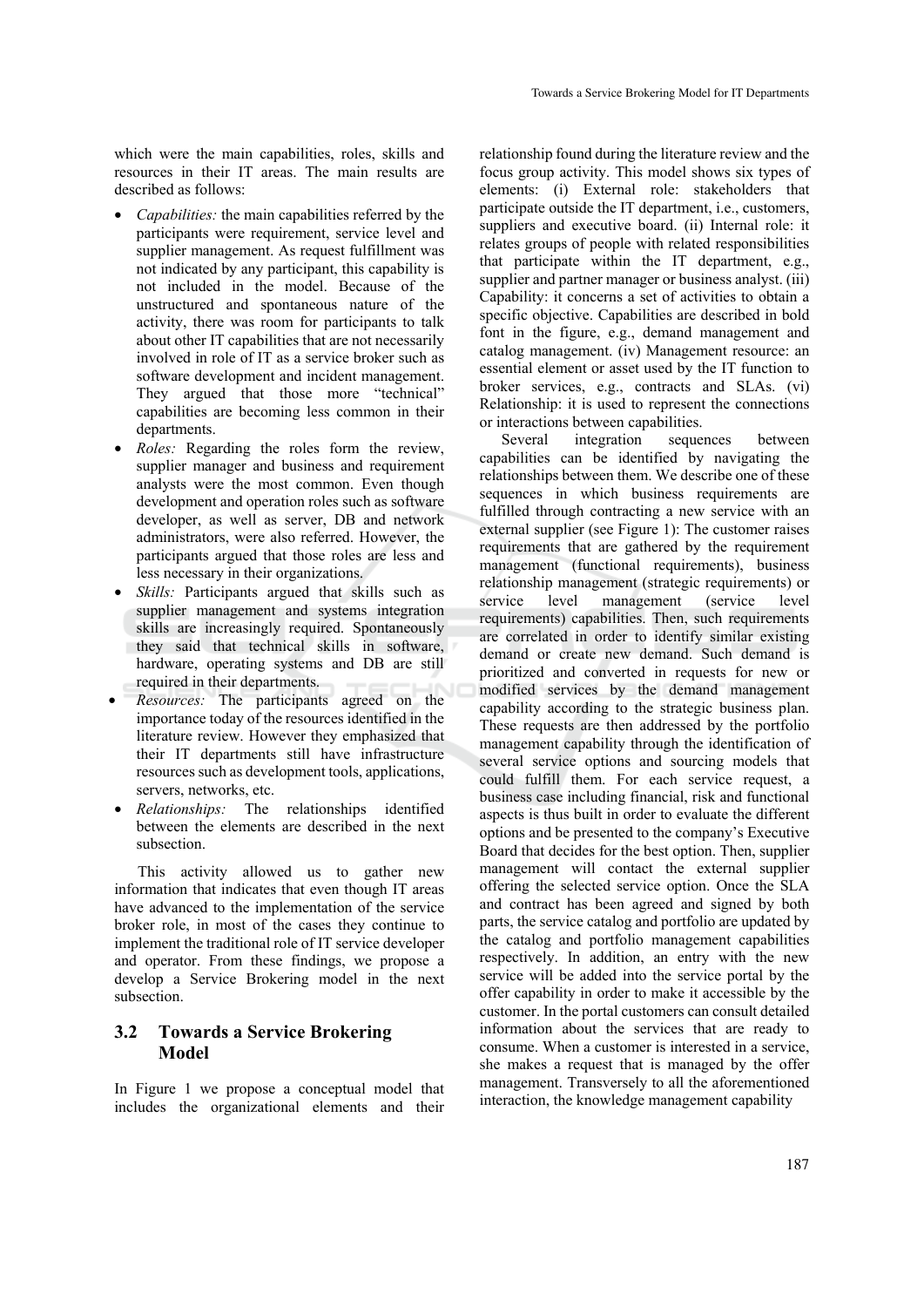

Figure 1: Conceptual model for IT service brokering.

gathers and registers knowledge generated by suppliers and the IT department in order to make it available to other capabilities and customers.

## **4 CONCLUSIONS**

AND This article proposes a conceptual model which synthesizes the main organizational elements that need to be implemented by the IT area when working as a service broker. The main conclusions of the work made are described as follows.

Concerning capabilities, IT departments are moving from focusing on technical capabilities to organizational ones. For instance, today IT departments require a supplier management capability, similar to the one of the procurement department, allowing the organization to access to external IT services. Regarding roles of IT experts, we identified an increase in new roles in the following areas: (i) Management, IT experts that coordinate and manages IT suppliers, contracts, services and customers; (ii) consultancy, experts who advise to make sound decisions for the organization; and (iii) technology: technology experts that integrate and customize IT services and leverage the business strategy through technology. In addition, we found that although technical traditional roles in service development and operation are still present in organizations, they are less common and are being

shifted towards supplier companies. Regarding resources, they follow the same way that capabilities in the sense that IT departments are moving from focusing on technical resources (such as applications, servers or routers) to management resources (such as contracts and SLAs) allowing them to manage intermediation between suppliers and customers.

Concerning future work, further research is needed in order to improve the conceptual model presented in this work. First, it is necessary to carry out a complete analysis of all the potential sequences between capabilities by analyzing the whole set of relationships between them. Second, research efforts are necessary in order to understand how is the interaction between the capabilities of the IT Service Brokering model and the capabilities of the traditional IT service development and operation models. Third, to validate the model, it is necessary to use additional methodology tools such as case studies or surveys. This could add more information from more companies and different sources.

Concerning the IT service brokering as a subject of study, one of the main findings is the lack of academic and industrial research works and best practices in this domain, which has had repercussion in the ability of companies to migrate to this model. (Rackspace, 2014b) shows that most IT executives see the IT Service Brokering model as a priority but only 25 percent have made a progress in its adoption. Furthermore, according to (Wadhwa, 2014), there is a clear gap in academic research in the area. From the